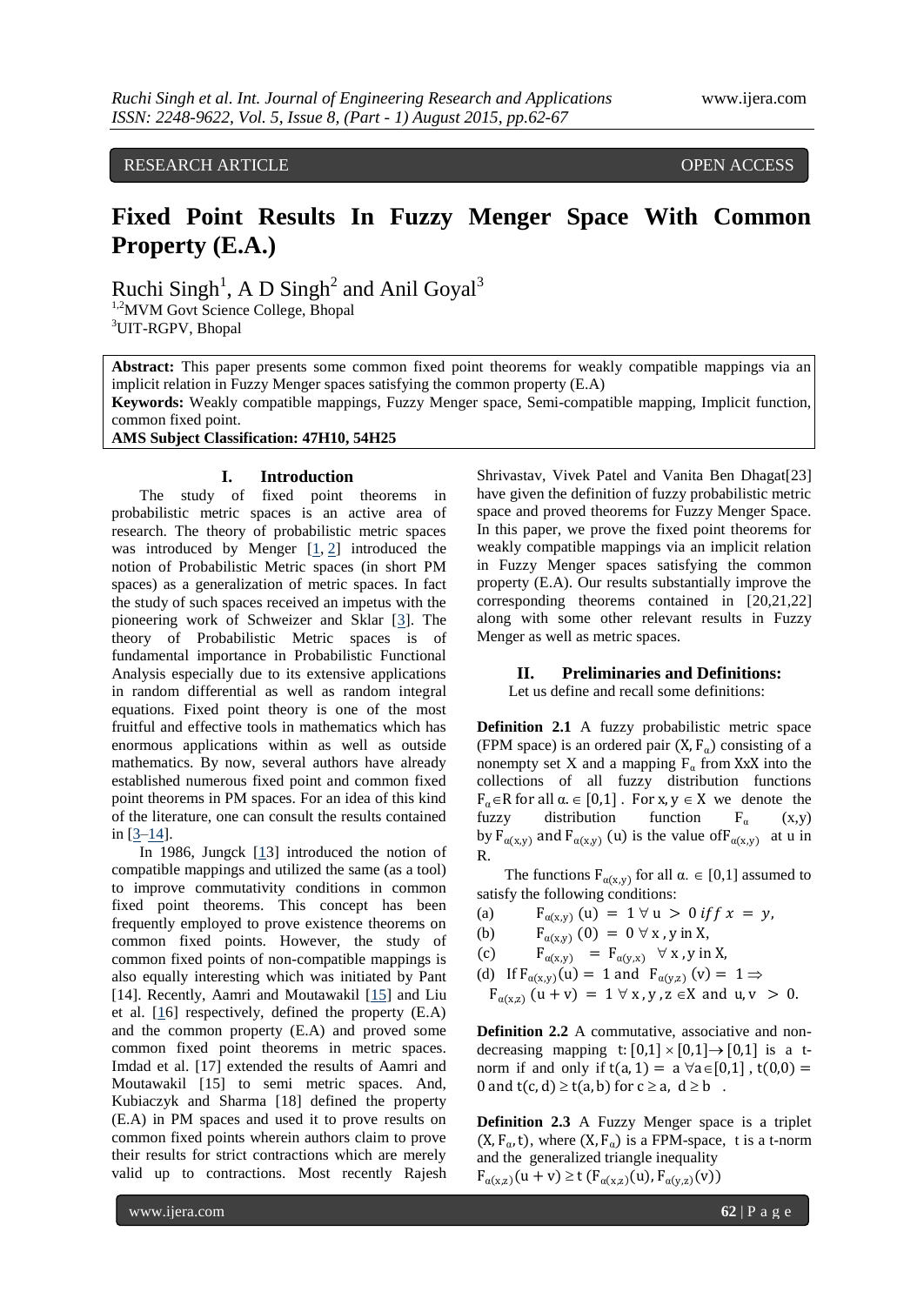holds for all x, y, z in X u,  $v > 0$  and  $\alpha \in [0,1]$ . The concept of neigh borhoods in Fuzzy Menger space is introduced as

**Definition2.4** Let  $(X, F_{\alpha}, t)$  be a Fuzzy Menger space. If  $x \in X$ ,  $\varepsilon > 0$  and  $\lambda \in (0,1)$ , then  $(\varepsilon, \lambda)$  – neighborhood of x, called  $U_x$  ( $\varepsilon$ ,  $\lambda$ ), is defined by  $U_x$  (ε,  $\lambda$ ) = {y \ine X:  $F_{\alpha(x,y)}(\varepsilon) > (1 - \lambda)$ }. An  $(\epsilon, \lambda)$  – topology in X is the topology induced by the family  $\{U_x(\epsilon, \lambda): x \in X, \epsilon > 0, \alpha \in [0,1] \text{ and } \lambda \in (0,1)\}\$  of neighborhood.

**Remark:** If t is continuous, then Fuzzy Menger space (X,  $F_{\alpha}$ , t) is a Housdroff space in  $(\varepsilon, \lambda)$  – topology.

Let  $(X, F_{\alpha}, t)$  be a complete Fuzzy Menger space and  $A \subset X$  . Then A is called a bounded set if  $\lim_{u \to \infty} \inf_{x,y \in A} F_{\alpha(x,y)}(u) = 1$ 

**Definition 2.5** A sequence  $\{x_n\}$  in  $(X, F_\alpha, t)$  is said to be convergent to a point x in X if for every  $\varepsilon$  > 0 and  $\lambda > 0$ , there exists an integer N = N( $\varepsilon$ ,  $\lambda$ ) such that  $x_n \in U_x(\epsilon, \lambda)$   $\forall$  n  $\geq$  N or equivalently  $F_{\alpha}$  (x<sub>n</sub>, x;  $\varepsilon$ ) > 1 –  $\lambda$  for all  $n \ge N$  and  $\alpha \in [0,1]$ .

**Definition 2.6** A sequence  $\{x_n\}$  in  $(X, F_\alpha, t)$  is said to be cauchy sequence if for every  $\varepsilon > 0$  and  $\lambda >$ 0, there exists an integer  $N = N(\epsilon, \lambda)$  such that for all  $\alpha \in [0,1]$   $F\alpha(x_n, x_m; \varepsilon) > 1 - \lambda \quad \forall \ n, m \ge N$ .

**Definition 2.7** A Fuzzy Menger space  $(X, F_{\alpha}, t)$  with the continuous t-norm is said to be complete if every Cauchy sequence in X converges to a point in X for all  $\alpha \in [0,1]$ .

**Definition 2.8** Let  $(X, F_\alpha, t)$  be a Fuzzy Menger space. Two mappings  $f, g : X \rightarrow X$  are said to be weakly comptable if they commute at coincidence point for all  $\alpha \in [0,1]$ .

**Lemma 1** Let  $\{x_n\}$  be a sequence in a Fuzzy Menger space  $(X, F_\alpha, t)$ , where t is continuous and  $t(p, p) \ge p$  for all  $p \in [0,1]$ , if there exists a  $\text{constant}$   $k \in (0,1)$  ) such that for all  $p >$ 0 and  $n \in N$   $F_{\alpha}(x_n, x_{n+1}; k p) \geq F_{\alpha}(x_{n-1}, x_n; p)$ , for all  $\alpha \in [0,1]$  then  $\{x_n\}$  is cauchy sequence.

**Lemma 2** If (X, d) is a metric space, then the metric d induces, a mapping  $F_{\alpha}$ : XxX $\rightarrow$ L defined by  $F_\alpha(p,q) =$  $H_{\alpha}(x - d(p,q))$ , p, q  $\in$  R for all  $\alpha \in [0,1]$ . Further if t:  $[0,1] \times [0,1] \rightarrow [0,1]$  is defined by t(a, b) = min{a, b}, then  $(X, F_{\alpha}, t)$  is a Fuzzy Menger space. It is complete if (X, d) is complete.

**Definition 2.9:** Let  $(X, F_{\alpha}, t)$  be a Fuzzy Menger space. Two self-mappings f,  $g: X \rightarrow X$  are said to be compatible if and only if  $F_{\alpha(fgx_n, gfx_n)}(t) \rightarrow$ 1 for all  $t > 0$  whenever  $\{x_n\}$  in X such that  $fx_n, gx_n \to z$  for some  $z \in X$ .

**Definition 2.10:** Let  $(X, F_{\alpha}, t)$  be a Fuzzy Menger space. Two self-mappings  $f, g: X \rightarrow X$  are said to satisfy the property (E.A) if there exist a sequence  $\{x_n\}$  in X such that

$$
\lim_{n\to\infty}fx_n=\lim_{n\to\infty}gx_n=z
$$

**Definition 2.11:** Two pairs  $\{f, g\}$  and  $\{p, q\}$  of selfmappings of a Fuzzy Menger space( $X$ ,  $F_{\alpha}$ , t) are said to satisfy the common property (E.A) if there exist two sequences  $\{x_n\}$  and  $\{y_n\}$  in X and some z in X such that

 $\lim_{n \to \infty} fx_n = \lim_{n \to \infty} gx_n = \lim_{n \to \infty} py_n = \lim_{n \to \infty} qy_n = z$ 

**Example 2.12.** Let  $(X, F_\alpha, t)$  be a Fuzzy Menger space with  $X = [-1,1]$  and

$$
F_{\alpha(x,y)}(t) = \begin{cases} e^{\frac{-|x-y|}{t}} & \text{if } t > 0\\ 0 & \text{if } t = 0 \end{cases}
$$

for all  $x, y \in X$ . Define self-mappings f, g, p and q on X as  $fx = \frac{x}{a}$  $\frac{x}{2}$ , , gx =  $\frac{-x}{2}$  $\frac{-x}{2}$ , px =  $\frac{x}{4}$  $\frac{2}{4}$ , and qx = −x  $\frac{4}{4}$  for all  $x \in X$ . Then with sequences  $\{x_n\} =$ 1  $\frac{1}{n}$  and  $\{y_n\} = \frac{-1}{n}$  $\frac{1}{n}$  in X such that

 $\lim_{n \to \infty} fx_n = \lim_{n \to \infty} gx_n = \lim_{n \to \infty} py_n = \lim_{n \to \infty} qy_n = 0$ 

This shows that the pairs  $\{f, g\}$  and  $\{p, q\}$  share the common property (E.A).

**Definition 2.13:** Two self mappings f and g of a Fuzzy Menger space  $(X, F_{\alpha}, t)$  are said to be weakly compatible if the mappings commute at their coincidence points i.e fx = gx for some  $x \in X$ implies fgx = gfx We shall call  $w = fx = gx$  a point of coincidence of f and g.

### **III. Definition 2.14: Implicit Relation**

Let  $\Phi$  be the set of all real continuous functions  $\Phi(\mathbb{R}^5): [0,1] \to \mathbb{R}$ , non-decreasing in the argument satisfying the following conditions:

(a) For  $u, v \ge 0$ ,  $\phi(u, v, u, v, 1) \ge 0$  implies that  $u \geq v$ .

(b)  $\phi(u, 1, 1, u, 1) \ge 0$  or  $\phi(u, u, 1, 1, u) \ge 0$ 0 or  $\phi(u, 1, u, 1, u) \ge 0$  implies that  $u \ge 1$ 

**Example2.15:** Let's consider  $\phi(t_1, t_2, t_3, t_4, t_5) \ge$  $40t_1 - 18t_2 + 12t_3 - 14t_4 - t_5 + 1$ , then  $\phi \in \Phi$ .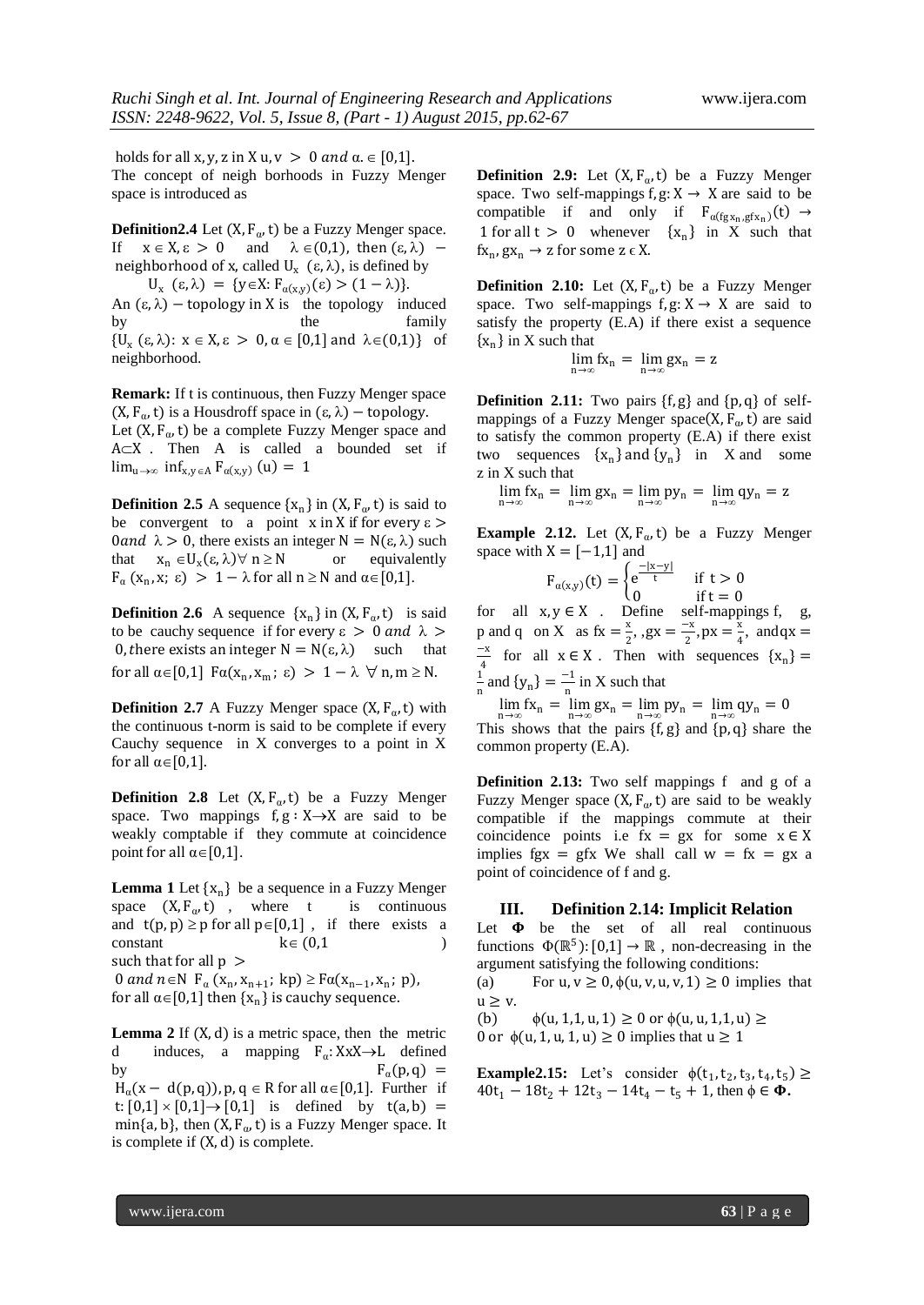## **IV. Main Result**

We begin with the following observation.

**Lemma 3.1.** Let p, q, f and g be self-mappings of a Fuzzy Menger space  $(X, F_\alpha, t)$  satisfying the following: (i) the pair  $(p, f)$  (or  $(q, g)$  satisfies the property  $(E.A)$ ;

(ii) for any  $p, q \in X, \phi \in \Phi$  for all  $t > 0$ ,

 $\phi(F_{\alpha(p x, q y)}(t), F_{\alpha(f x, g y)}(t), F_{\alpha(f x, px)}(t), F_{\alpha(g y, q y)}(t), F_{\alpha(g y, px)}(t)) \ge 0 \dots \dots$  (3.1) (iii)  $p(X) \subset g(X)$  (or  $q(X) \subset f(X)$ ),

Then the pair  $(p, f)$  and  $(q, g)$ share the common property  $(E. A)$ .

**Proof.** First we assume that the pair  $(p, f)$  owns the property (E.A), and we show that the pair (p, f) (or (q, g) share common property (E.A). Let  $\{x_n\}$  be a sequence in X such that  $\lim_{n\to\infty} px_n = \lim_{n\to\infty} fx_n = x$  for some  $x \in X$ .

Since  $p(X) \subset g(X)$ , hence for each  $\{x_n\}$  there exists  $\{y_n\}$  in X such that  $px_n = fy_n$ .

Therefore,  $\lim_{n\to\infty} px_n = \lim_{n\to\infty} gy_n = x$ 

Thus in all, we have  $px_n \rightarrow x$ ,  $fx_n \rightarrow x$  and  $gy_n \rightarrow x$ . Now we prove that  $qy_n \rightarrow x$ .

On contrary let  $qy_n \nrightarrow x$  as  $n \rightarrow \infty$ , then from equation (3.1), we obtain

 $\phi(F_{\alpha(p x_n,q y_n)}(t), F_{\alpha(f x_n,g y_n)}(t), F_{\alpha(f x_n,p x_n)}(t), F_{\alpha(g y_n,q y_n)}(t), F_{\alpha(g y_n,p x_n)}(t)) \ge 0$ 

letting  $n \rightarrow \infty$ , we have

 $\phi(F_{\alpha(x,qy_n)}(t), F_{\alpha(x,x)}(t), F_{\alpha(x,x)}(t), F_{\alpha(x,qy_n)}(t), F_{\alpha(x,x)}(t)) \ge 0$ 

This is,  $\phi(F_{\alpha(x,qy_n)}(t),1,1,F_{\alpha(x,qy_n)}(t),1) \ge 0$ 

Using implicit function definition, we have  $F_{\alpha(x,qy_n)}(t) \ge 0$  for all  $t > 0$ .

 $F_{\alpha(x,qy_n)}(t) = 1$ , thus  $qy_n \rightarrow x$ .

Hence the pairs  $(p, f)$  and  $(q, g)$  share the common property  $(E.A)$ .

**Remark 3.2.** The converse of Lemma 3.1 is not true in general. For a counter example, one can see Example 3.9 (presented in the end).

**Theorem 3.3.** Let p, q, f and g be self-mappings on a Menger PM space  $(X, F_{\alpha}, t)$  satisfying the following : (i) the pair  $(p, f)$  (or  $(q, g)$ ) satisfies the property  $(E.A)$ ;

(ii) for any  $p, q \in X, \phi \in \Phi$  for all  $t > 0$ ,

$$
\phi(F_{\alpha(\text{px,qy})}(t), F_{\alpha(\text{fx,gy})}(t), F_{\alpha(\text{fx,px})}(t), F_{\alpha(\text{gy,qy})}(t), F_{\alpha(\text{gy,px})}(t)) \ge 0 \dots \dots \dots (3.1)
$$

(iii)  $p(X) \subset g(X)$  (or  $q(X) \subset f(X)$ ),

(iv)  $f(X)$  (or  $g(X)$ ) is a closed subset of X.

(v) the pairs  $(p, f)$  and  $(q, g)$  are weakly compatible.

Then the pairs  $(p, f)$  and  $(q, g)$  have a point of coincidence each. Moreover, p, q, f and g have a unique common fixed point.

**Proof.** In the view of lemma 3.1 pairs  $(p, f)$  and  $(q, g)$  shares the common property  $(E.A)$ , that is, there exist two sequences  $\{x_n\}$  and  $\{y_n\}$  in X such that

lim<sub>n→∞</sub> px<sub>n</sub> = lim<sub>n→∞</sub> fx<sub>n</sub> = lim<sub>n→∞</sub> qy<sub>n</sub> = lim<sub>n→∞</sub> gy<sub>n</sub> = x for some x ∈ X.

Suppose that f(X) is a closed subset of X, then  $x = fu$  for some  $u \in X$ . If  $x \neq pu$ , then from given inequality, we obtain

$$
\phi(F_{\alpha(pu,qy_n)}(t), F_{\alpha(fu,gy_n)}(t), F_{\alpha(fu,pu)}(t), F_{\alpha(gy_n,qy_n)}(t), F_{\alpha(gy_n,pu)}(t)) \ge 0
$$

taking  $n \rightarrow \infty$ , we get

$$
\phi(F_{\alpha(\text{pu},x)}(t), F_{\alpha(x,x)}(t), F_{\alpha(x,\text{pu})}(t), F_{\alpha(x,x)}(t), F_{\alpha(x,\text{pu})}(t)) \ge 0
$$

or,  $\phi(F_{\alpha(pu,x)}(t), 1, F_{\alpha(x,pu)}(t), 1, F_{\alpha(x,pu)}(t)) \ge 0$ Using implicit function definition, we get  $F_{\alpha(x,pu)}(t) \ge 1$  for all  $t > 0$ . This gives  $F_{\alpha(\text{pu},x)}(t) = 1$ . Thus,  $pu = x$ . Hence  $fu = pu = x$ . Since  $p(X) \subset g(X)$ , there exists  $v \in X$  such that  $x = pu = gv$ . If  $x \neq qv$ , then using inequality (3.1), we have  $\phi(F_{\alpha(pu,qv)}(t), F_{\alpha(fu,gv)}(t), F_{\alpha(fu,pu)}(t), F_{\alpha(gv,qv)}(t), F_{\alpha(gv,pu)}(t)) \ge$ 0 Or  $\phi(F_{\alpha(x,qv)}(t), F_{\alpha(x,x)}(t), F_{\alpha(x,x)}(t), F_{\alpha(x,qv)}(t), F_{\alpha(x,x)}(t)) \ge 0$ 

www.ijera.com **64** | P a g e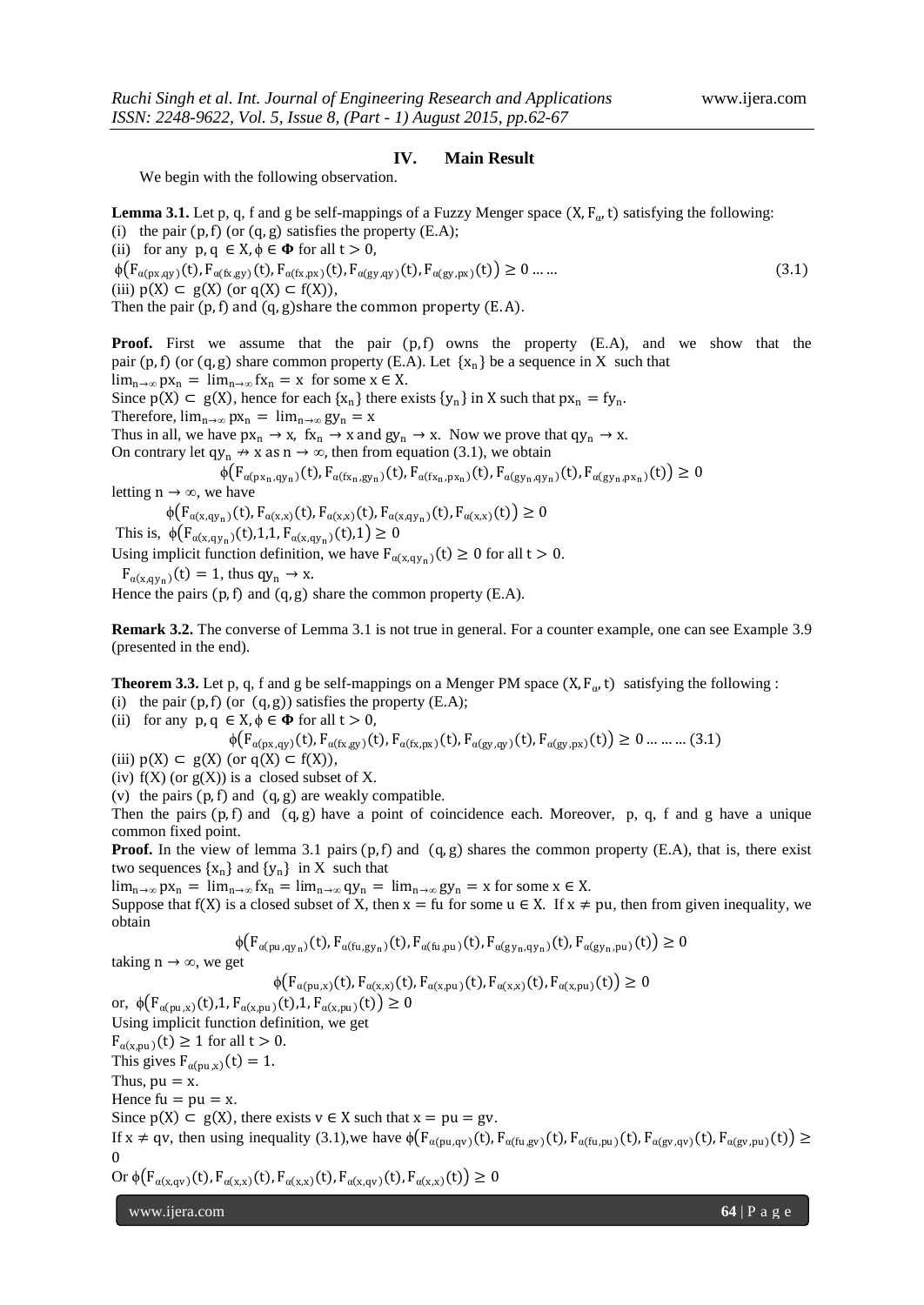Or  $\phi(F_{\alpha(x, \alpha y)}(t), 1, 1, F_{\alpha(x, \alpha y)}(t), 1) \ge 0$ Using implicit function definition, we get  $F_{\alpha(x,\text{qu})}(t) \geq 1$  for all  $t > 0$ . This gives  $F_{\alpha(x,qy)}(t) = 1$ . Thus,  $x = qv$ . Hence  $gv = qv = x$ . Thus  $fu = pu = gv = qv = x$ . Since the pairs(p, f) and (q, g) are weakly compatible and fu = pu, gv = qv, Therefore  $fx = fpu = pfu = px$ , and  $gx = gqv = qgv = qx$ . If  $px \neq x$ , then using inequality (3.1), we have  $\phi(F_{\alpha(p_X, q_Y)}(t), F_{\alpha(f_X, g_Y)}(t), F_{\alpha(g_Y, px)}(t), F_{\alpha(g_Y, q_Y)}(t), F_{\alpha(g_Y, px)}(t)) \ge 0$ Or,  $\phi(F_{\alpha(p_X,x)}(t), F_{\alpha(x,x)}(t), F_{\alpha(x,px)}(t), F_{\alpha(x,x)}(t), F_{\alpha(x,px)}(t)) \geq 0$ Or,  $\phi(F_{\alpha(\text{px},x)}(t),1, F_{\alpha(x,\text{px})}(t),1, F_{\alpha(x,\text{px})}(t)) \ge 0$ Using implicit function definition, we get  $F_{\alpha(\text{px},x)}(t) \geq 1$  for all  $t > 0$ . This gives  $F_{\alpha(\text{px},x)}(t) = 1$ . Hence  $px = x$ . Therefore  $px = fx = x$ . Similarly, If qx  $\neq$  x, then using inequality (3.1), we have  $\phi(F_{\alpha(\text{pu},\text{qx})}(t), F_{\alpha(\text{fu},\text{gx})}(t), F_{\alpha(\text{fu},\text{pu})}(t), F_{\alpha(\text{gx},\text{gx})}(t), F_{\alpha(\text{gx},\text{pu})}(t)) \ge 0$ Or,  $\phi(F_{\alpha(x,qx)}(t), F_{\alpha(x,x)}(t), F_{\alpha(x,x)}(t), F_{\alpha(x,qx)}(t), F_{\alpha(x,x)}(t)) \ge 0$ Or,  $\phi(F_{\alpha(x,qx)}(t), 1,1, F_{\alpha(x,qx)}(t), 1) \geq 0$ Using implicit function definition, we get  $F_{\alpha(x,\alpha x)}(t) \ge 1$  for all  $t > 0$ . This gives  $F_{\alpha(x,\alpha x)}(t) = 1$ . Hence  $x = qx$ . Therefore  $qx = gx = x$ . Hence  $x = px = fx = qx = gx$ , and x is a common fixed point of p, q, f and g.

**Uniqueness:** Let w and z be two common fixed points of maps p, q, f and g. Put  $x = z$  and  $y = w$  in the inequality (3.1), we get

$$
\varphi(F_{\alpha(pz,qw)}(t), F_{\alpha(fz,gw)}(t), F_{\alpha(fz,pz)}(t), F_{\alpha(gw,qw)}(t), F_{\alpha(gw,pz)}(t)) \ge 0
$$

Or

$$
\phi(F_{\alpha(z,w)}(t), F_{\alpha(z,w)}(t), F_{\alpha(z,z)}(t), F_{\alpha(w,w)}(t), F_{\alpha(w,z)}(t)) \ge 0
$$

Or

$$
\phi(F_{\alpha(z,w)}(t), F_{\alpha(z,w)}(t), 1, 1, F_{\alpha(w,z)}(t)) \ge 0
$$

Using implicit function definition, we get

 $F_{\alpha(z,w)}(t) \geq 0$  for all  $t > 0$ 

This gives  $F_{\alpha(z,w)}(t) = 0$ . Thus  $z = w$ . So, z is the unique common fixed point of p, q, f and g.

**Corollary 3.4.** Let p and f be self-mappings on a Fuzzy Menger space  $(X, F_{\alpha}, t)$  such that

(i) the pair  $(p, f)$  satisfies the common property  $(E.A)$ ,

(ii) for any  $p, q \in X$ ,  $\phi \in \Phi$  for all  $t > 0$   $\phi(F_{\alpha(p x, py)}(t), F_{\alpha(f x, fy)}(t), F_{\alpha(f x, px)}(t), F_{\alpha(f y, py)}(t), F_{\alpha(f y, py)}(t)) \ge 0$ (iii)  $f(X)$  is a closed subset of X.

(iv) the pairs  $(p, f)$  are weakly compatible

Then p and f have a coincidence point. Moreover, if the pair  $(p, f)$  is weakly compatible, then p and f have a unique common fixed point.

**Theorem 3.5.** Let p, q, f and g be self-mappings on a Menger PM space  $(X, F_{\alpha}, t)$  satisfying the following :

(i) the pair  $(p, f)$  and  $(q, g)$  shares the common property  $(E.A)$ ;

(ii) for any  $p, q \in X, \phi \in \Phi$  for all  $t > 0$ ,

$$
\phi(F_{\alpha(px,qy)}(t), F_{\alpha(fx,gy)}(t), F_{\alpha(fx,px)}(t), F_{\alpha(gy,qy)}(t), F_{\alpha(gy,px)}(t)) \ge 0 \dots \dots \dots (3.1)
$$

(iii)  $f(X)$  and  $g(X)$  are closed subsets of X.

(iv) the pairs  $(p, f)$  and  $(q, g)$  are weakly compatible.

Then p, q, f and g have a unique common fixed point in X.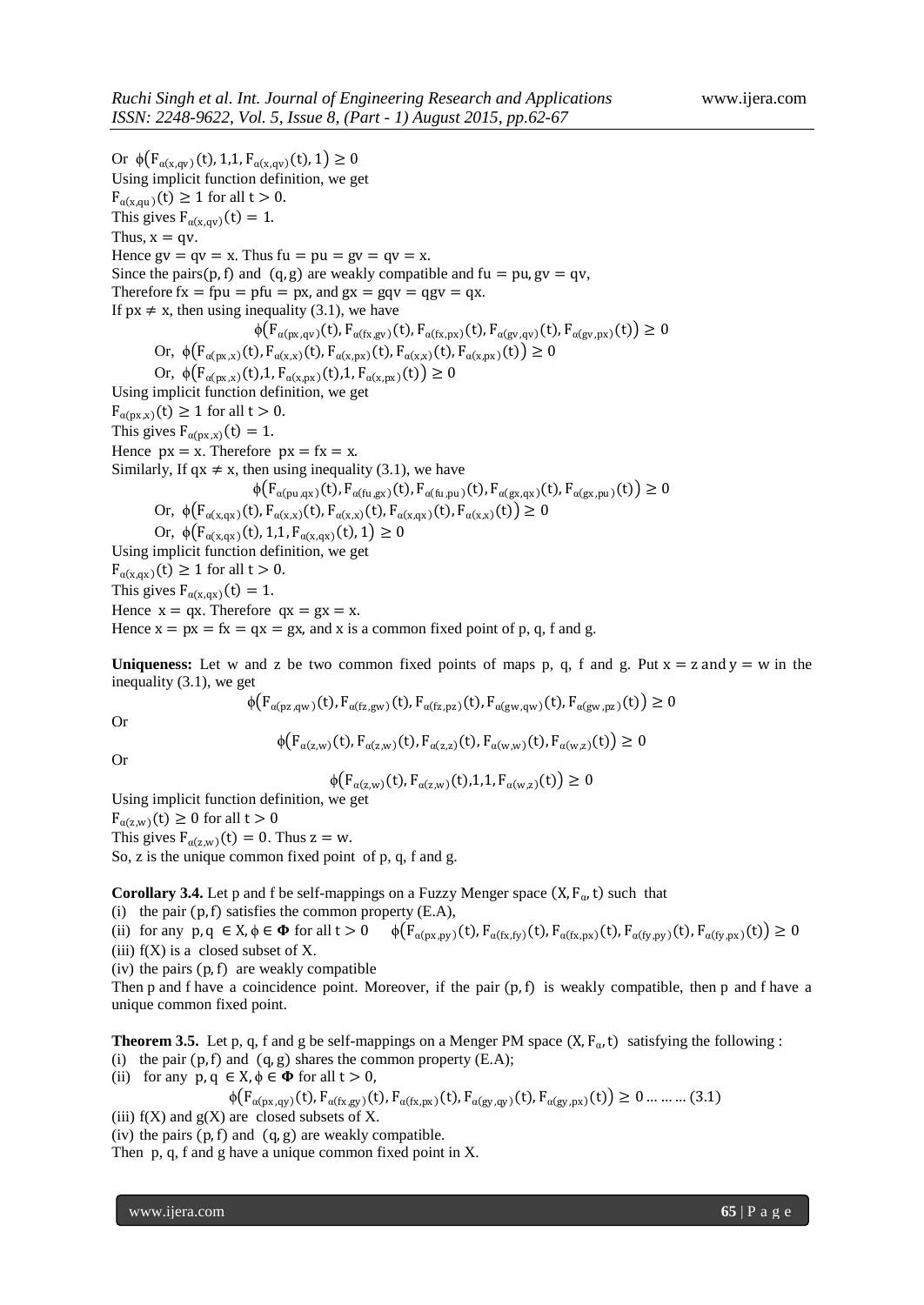**Proof.** Let the pairs  $(p, f)$  and  $(q, g)$  shares the common property  $(E.A)$ , then there exist two sequences  $\{x_n\}$  and  ${y_n}$  in X such that  $\lim_{n\to\infty} px_n = \lim_{n\to\infty} fx_n = \lim_{n\to\infty} qy_n = \lim_{n\to\infty} gy_n = x$  for some  $x \in X$ .

Since p(X)and f(X) is a closed subset of X, then  $x = fu = gv$  for some u,  $v \in X$ . If  $x \neq pu$ , then from given inequality, we obtain

$$
\phi(F_{\alpha(\text{pu},\text{qy}_n)}(t), F_{\alpha(\text{fu},\text{gy}_n)}(t), F_{\alpha(\text{fu},\text{pu})}(t), F_{\alpha(\text{gy}_n,\text{qy}_n)}(t), F_{\alpha(\text{gy}_n,\text{pu})}(t)) \ge 0
$$

Now taking  $n \rightarrow \infty$ , we get

$$
\phi(F_{\alpha(\text{pu},x)}(t), F_{\alpha(x,x)}(t), F_{\alpha(x,\text{pu})}(t), F_{\alpha(x,x)}(t), F_{\alpha(x,\text{pu})}(t)) \ge 0
$$

or,  $\phi(F_{\alpha(pu,x)}(t), 1, F_{\alpha(x,pu)}(t), 1, F_{\alpha(x,pu)}(t)) \ge 0$ Using implicit function definition, we get

 $F_{\alpha(x,pu)}(t) \ge 1$  for all  $t > 0$ .

This gives  $F_{\alpha(pu,x)}(t) = 1$ .

Thus,  $pu = x$ .

Hence  $fu = gv = pu = x$ .

Since the pair $(p, f)$  and  $(q, g)$  are weakly compatible and both the pair have point of coincidence u and v respectively. Following the lines of proof of Theorem 3.3, one can easily prove the existence of unique common fixed point of mappings p, q, f and g.

**Theorem 3.7.** Let p, q, f and g be self-mappings on a Menger PM space  $(X, F_\alpha, t)$  satisfying the following : (i) the pair  $(p, f)$  and  $(q, g)$  shares the common property  $(E.A)$ ;

(ii) for any  $p, q \in X, \phi \in \Phi$  for all  $t > 0$ ,

$$
\phi\big(\mathbf{F}_{\alpha(\mathbf{p}\mathbf{x},\mathbf{q}\mathbf{y})}(\mathbf{t}),\mathbf{F}_{\alpha(\mathbf{f}\mathbf{x},\mathbf{g}\mathbf{y})}(\mathbf{t}),\mathbf{F}_{\alpha(\mathbf{f}\mathbf{x},\mathbf{p}\mathbf{x})}(\mathbf{t}),\mathbf{F}_{\alpha(\mathbf{g}\mathbf{y},\mathbf{q}\mathbf{y})}(\mathbf{t}),\mathbf{F}_{\alpha(\mathbf{g}\mathbf{y},\mathbf{p}\mathbf{x})}(\mathbf{t})\big)\geq 0\ldots\ldots\ldots(3.1)
$$

(iii)  $\overline{p(X)} \subset g(X)$  and  $\overline{q(X)} \subset f(X)$ .

(iv) the pairs  $(p, f)$  and  $(q, g)$  are weakly compatible.

Then p, q, f and g have a unique common fixed point in X.

**Corollary 3.8.** Let p, q, f and g be self-mappings on a Menger PM space  $(X, F_{\alpha}, t)$  satisfying the following : (i) the pair  $(p, f)$  and  $(q, g)$  shares the common property  $(E.A)$ ;

(ii) for any  $p, q \in X, \phi \in \Phi$  for all  $t > 0$ ,

 $\phi(F_{\alpha(p x, q y)}(t), F_{\alpha(f x, g y)}(t), F_{\alpha(f x, px)}(t), F_{\alpha(g y, q y)}(t), F_{\alpha(g y, px)}(t)) \ge 0$  ... ... ... (3.1)

(iii)  $p(X)$  and  $q(X)$  are closed subsets of X whereas  $p(X) \subset g(X)$  and  $q(X) \subset f(X)$ .

(iv) the pairs  $(p, f)$  and  $(q, g)$  are weakly compatible.

Then p, q, f and g have a unique common fixed point in X.

**Example 3.9.** Consider  $X = [-1,1]$  and define  $F_{\alpha(x,y)} = H(t - |x - y|)$  for allx,  $y \in X$ . Then  $(X, F_{\alpha}, t)$  is the fuzzy menger space with  $\Delta(a, b) = \min\{a, b\}$ . Define self mappings p, q, f and g on X as

$$
p(X) = \begin{cases} \frac{3}{5}, & \text{if } x \in \{-1, 1\} \\ \frac{x}{4}, & \text{if } x \in (-1, 1) \end{cases} \qquad q(X) = \begin{cases} \frac{3}{5}, & \text{if } x \in \{-1, 1\} \\ \frac{-x}{4}, & \text{if } x \in (-1, 1) \end{cases}
$$
\n
$$
f(X) = \begin{cases} \frac{1}{2}, & \text{if } x = -1 \\ \frac{x}{2}, & \text{if } x \in (-1, 1) \end{cases} \qquad q(X) = \begin{cases} \frac{-1}{2}, & \text{if } x = -1 \\ \frac{-x}{2}, & \text{if } x \in (-1, 1) \end{cases}
$$
\n
$$
g(X) = \begin{cases} \frac{-1}{2}, & \text{if } x \in (-1, 1) \\ \frac{1}{2}, & \text{if } x = 1 \end{cases}
$$

Then with the sequences  $\{x_n = \frac{1}{n}\}$  $\frac{1}{n}$ } and {y<sub>n</sub> =  $\frac{-1}{n}$  $\frac{1}{n}$  in X, we have

 $\lim_{n\to\infty} px_n = \lim_{n\to\infty} fx_n = \lim_{n\to\infty} qy_n = \lim_{n\to\infty} gy_n = 0$  which shows that pair (p, f) and (q, g) share the common property  $(E.A)$ .

Also 
$$
p(X) = q(X) = \left\{\frac{3}{5}\right\} \cup \left(-\frac{1}{4}, \frac{1}{4}\right) \notin \left[-\frac{1}{2}, \frac{1}{2}\right] = f(X) = g(X).
$$

Thus all the conditions of Theorem 3.1 are satisfied and 0 is the unique common fixed point of the pair  $(p, f)$ and  $(q, g)$  which is their coincidence point as well.

## **References**

[1.] Menger, K: Statistical metrics. Proceedings of the National Academy of Sciences of the United States of America. **28**, 535–537 (1942).

[2.] Menger, K: Probabilistic geometry. Proceedings of the National Academy of